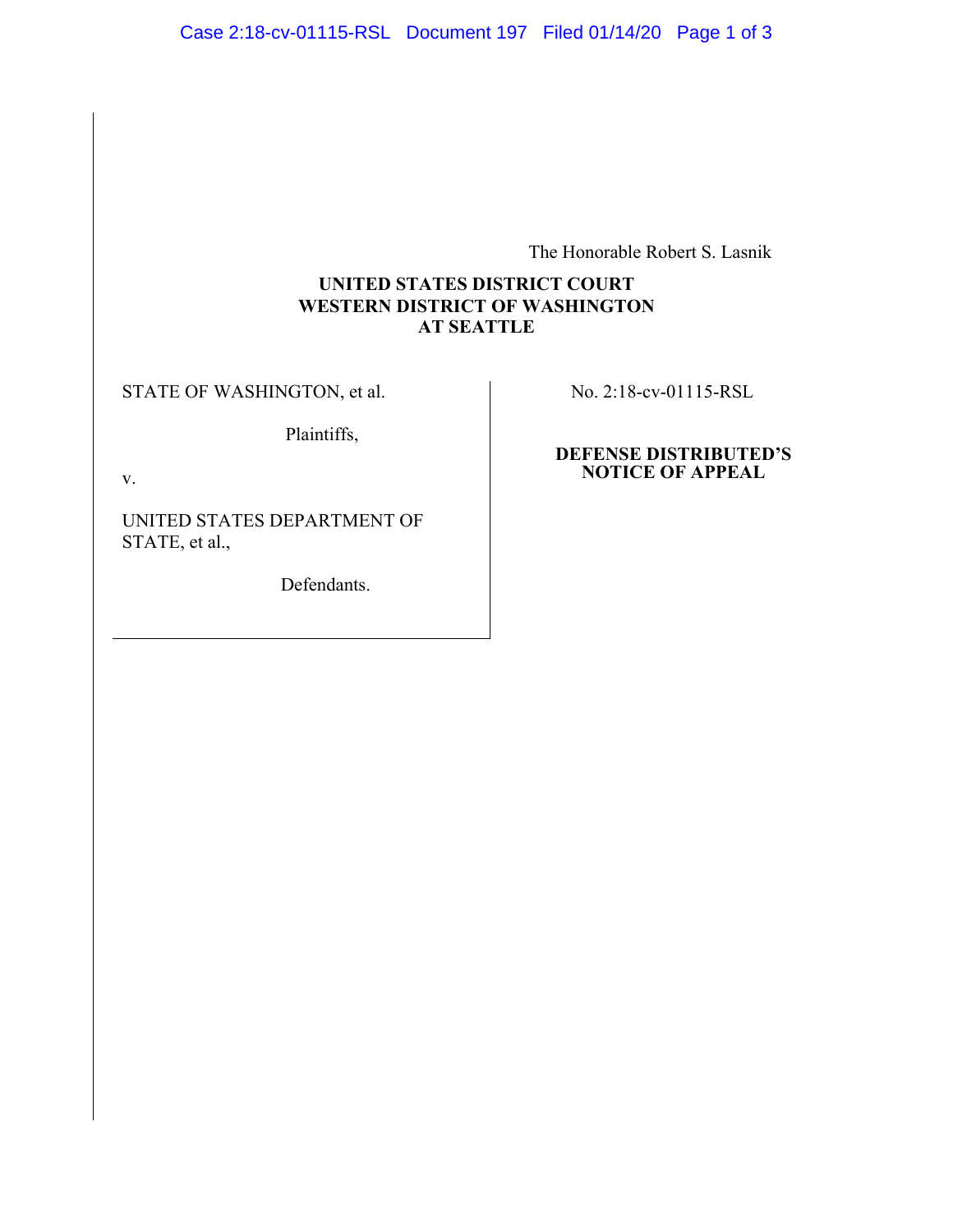# 1 **Defense Distributed's Notice of Appeal**

2 Defense Distributed appeals to the United States Court of Appeals for the Ninth Circuit

3 from the "Judgment in a Civil Case" entered as Document 193 on November 15, 2019.

Date: January 14, 2020. Respectfully submitted,

BECK REDDEN LLP /s/Charles Flores Charles Flores [cflores@beckredden.com](mailto:cflores@beckredden.com) Beck Redden LLP 1221 McKinney, Suite 4500 Houston, TX 77010 (713) 951-3700 \*Admitted Pro Hac Vice

FARHANG & MEDCOFF Matthew Goldstein 4801 E. Broadway Blvd., Suite 311 Tucson, AZ 85711 (202) 550-0040 mgoldstein@farhangmedcoff.com \*Admitted Pro Hac Vice

ARD LAW GROUP PLLC Joel B. Ard, WSBA # 40104 joel@ard.law Ard Law Group PLLC P.O. Box 11633 Bainbridge Island, WA 98110 (206) 701-9243

Attorneys for Defendant Defense Distributed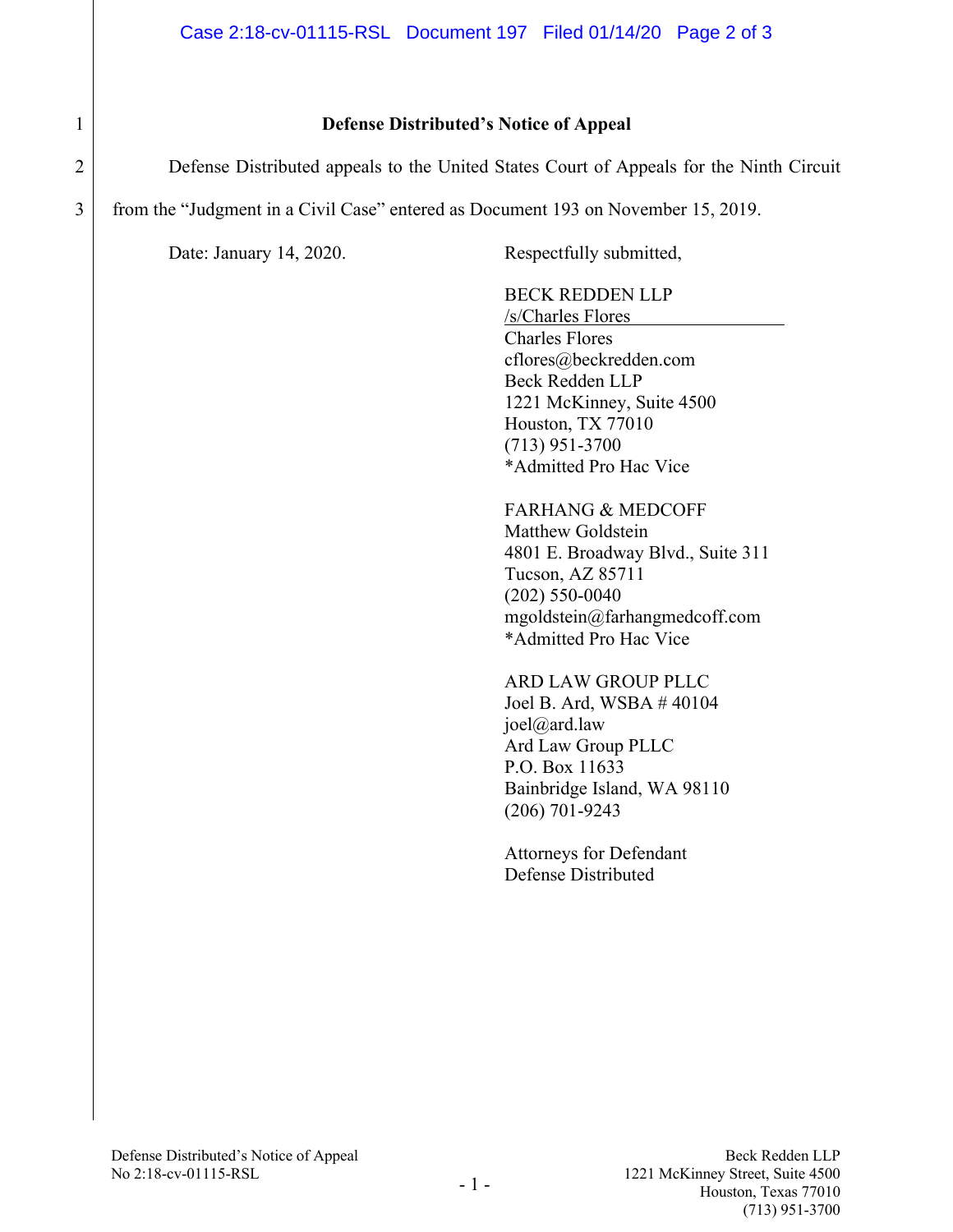Case 2:18-cv-01115-RSL Document 197 Filed 01/14/20 Page 3 of 3

### **CERTIFICATE OF SERVICE**

I certify that on January 14, 2020, I used the CM/ECF system to file this document with the Clerk of the Court and serve it upon all counsel of record.

/s/Charles Flores

Charles Flores [cflores@beckredden.com](mailto:cflores@beckredden.com) Beck Redden LLP 1221 McKinney, Suite 4500 Houston, TX 77010 (713) 951-3700 \*Admitted Pro Hac Vice

Attorney for Defendant Defense Distributed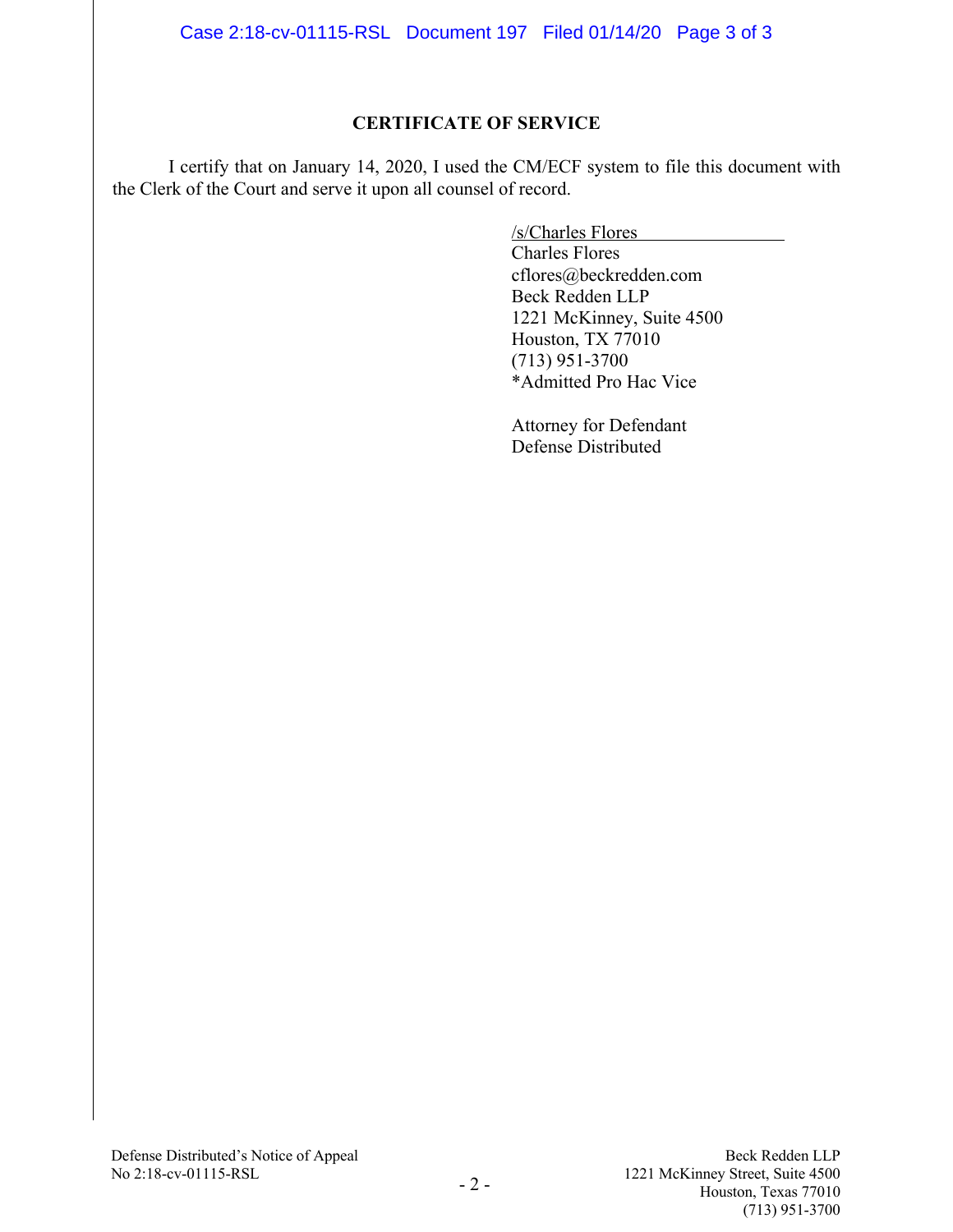The Honorable Robert S. Lasnik

## **UNITED STATES DISTRICT COURT WESTERN DISTRICT OF WASHINGTON AT SEATTLE**

STATE OF WASHINGTON, et al.

Plaintiffs,

v.

UNITED STATES DEPARTMENT OF STATE, et al.,

Defendants.

No. 2:18-cv-01115-RSL

#### **DEFENSE DISTRIBUTED'S REPRESENTATION STATEMENT**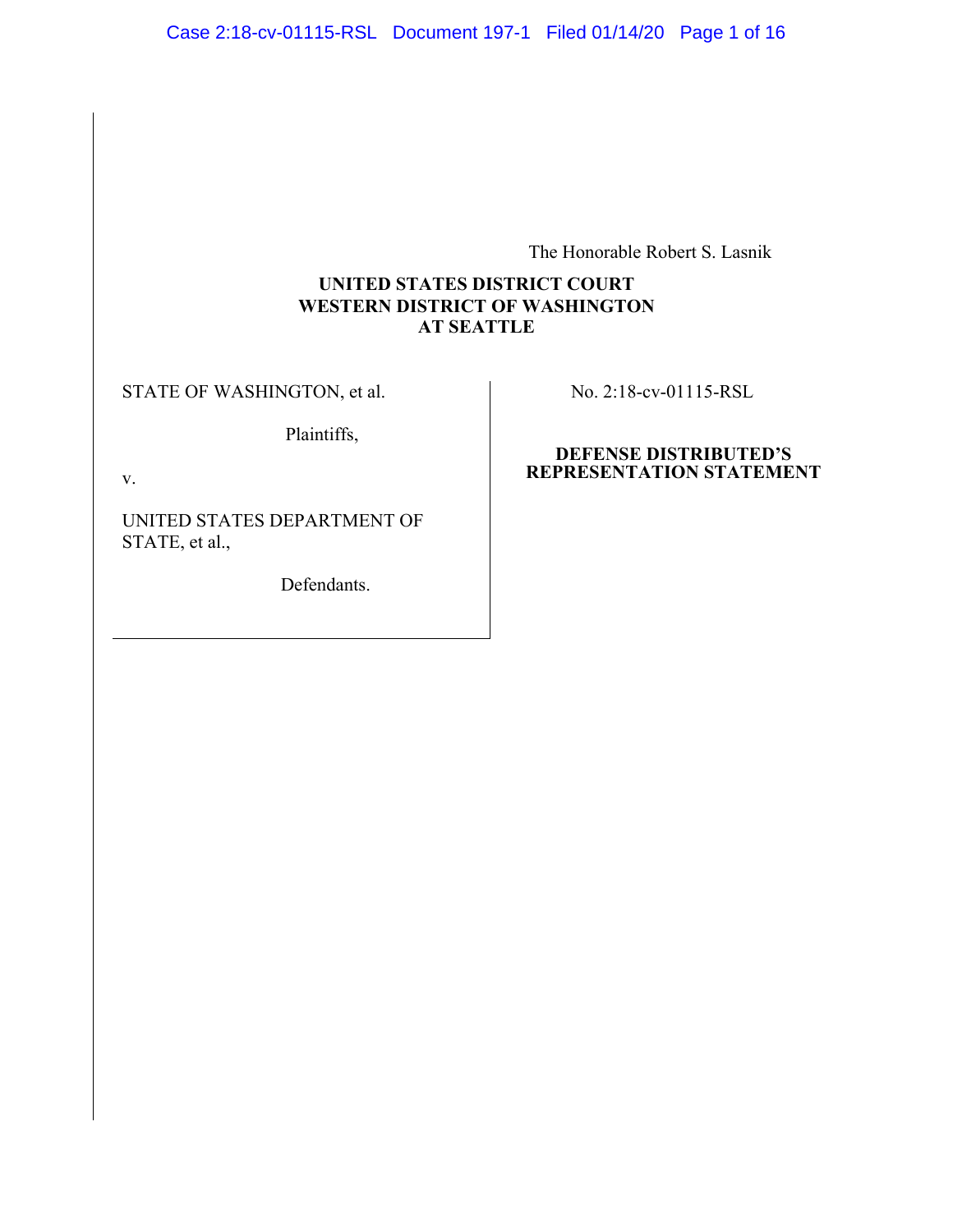# 1 **Defense Distributed's Representation Statement**

2 This action entails the following parties and counsel:

| Party                       | Counsel                                                                                                                                                                         |
|-----------------------------|---------------------------------------------------------------------------------------------------------------------------------------------------------------------------------|
| State of Washington         | Jeffrey George Rupert<br>ATTORNEY GENERAL'S OFFICE (40110-OLY)<br>PO BOX 40110<br>OLYMPIA, WA 98504<br>360-586-0092<br>JeffreyR2@atg.wa.gov                                     |
|                             | Jeffrey Todd Sprung<br>ATTORNEY GENERAL'S OFFICE (SEA- FIFTH AVE)<br><b>800 5TH AVE</b><br><b>STE 2000</b><br>SEATTLE, WA 98104-3188<br>206-464-7744<br>jeffs2@atg.wa.gov       |
|                             | Kristin Beneski<br>ATTORNEY GENERAL'S OFFICE (SEA- FIFTH AVE)<br><b>800 5TH AVE</b><br><b>STE 2000</b><br>SEATTLE, WA 98104-3188<br>206-464-7744<br>kristinb1@atg.wa.gov        |
|                             | <b>Todd Richard Bowers</b><br>ATTORNEY GENERAL'S OFFICE (SEA- FIFTH AVE)<br><b>800 5TH AVE</b><br><b>STE 2000</b><br>SEATTLE, WA 98104-3188<br>206-464-7744<br>ToddB@atg.wa.gov |
|                             | Zachary P Jones<br>ATTORNEY GENERAL'S OFFICE (SEA- FIFTH AVE)<br><b>800 5TH AVE</b><br><b>STE 2000</b><br>SEATTLE, WA 98104-3188<br>206-464-7744<br>ZachJ@atg.wa.gov            |
| <b>State of Connecticut</b> | Jeffrey George Rupert                                                                                                                                                           |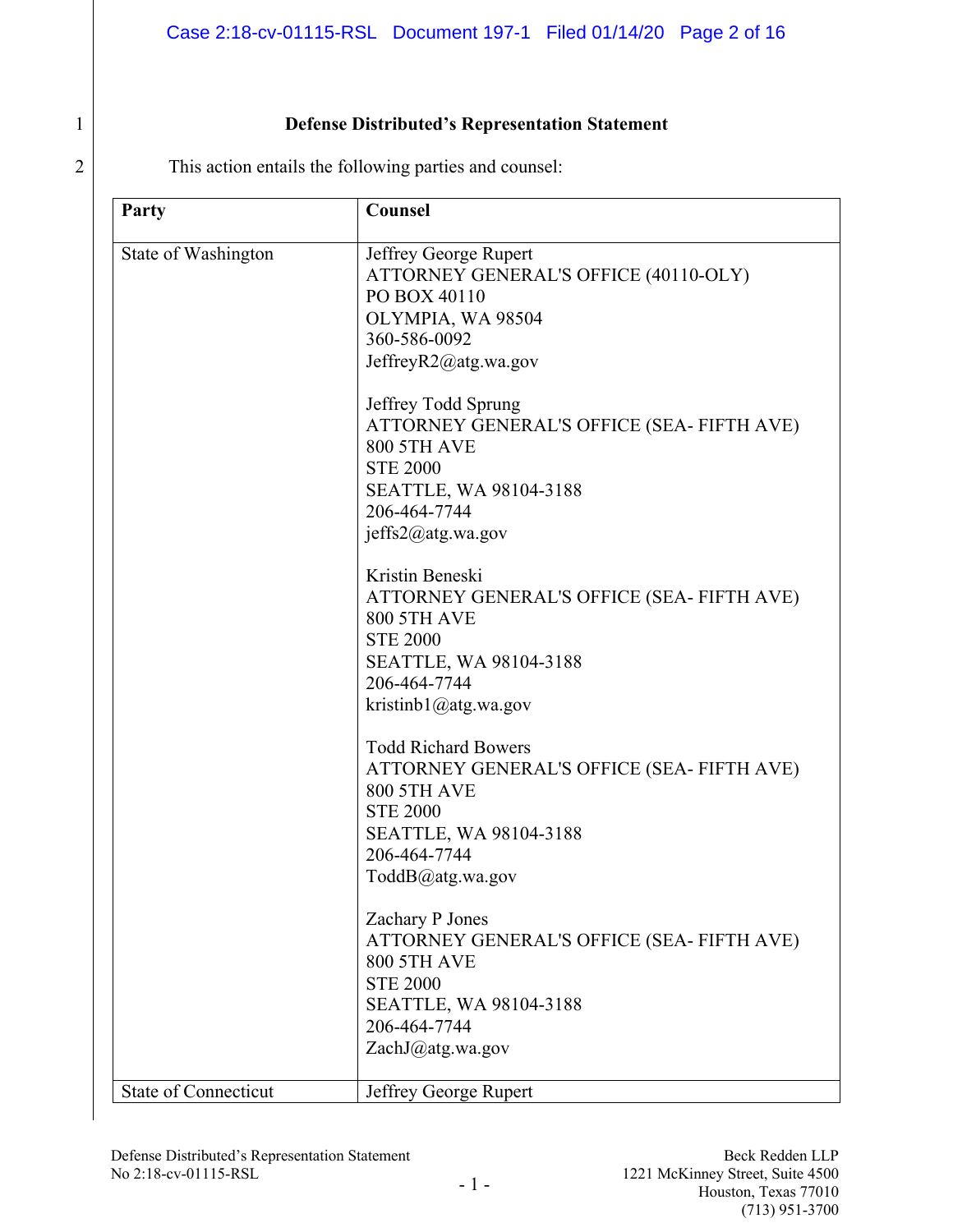|                            | ATTORNEY GENERAL'S OFFICE (40110-OLY)<br>PO BOX 40110<br>OLYMPIA, WA 98504<br>360-586-0092<br>JeffreyR2@atg.wa.gov<br>Maura Murphy Osborne<br>OFFICE OF THE ATTORNEY GENERAL<br>55 ELM STREET<br><b>PO BOX 120</b><br>HARTFORD, CT 06106<br>860-808-5020<br>maura.murphyosborne@ct.gov                                                                                                                                                                                                                                 |
|----------------------------|------------------------------------------------------------------------------------------------------------------------------------------------------------------------------------------------------------------------------------------------------------------------------------------------------------------------------------------------------------------------------------------------------------------------------------------------------------------------------------------------------------------------|
| State of Maryland          | Jeffrey Paul Dunlap<br>OFFICE OF THE ATTORNEY GENERAL OF<br><b>MARYLAND</b><br><b>200 SAINT PAUL STREET</b><br>BALTIMORE, MD 21202<br>410-576-7906<br>jdunlap@oag.state.md.us<br>Jeffrey George Rupert<br>ATTORNEY GENERAL'S OFFICE (40110-OLY)<br>PO BOX 40110<br>OLYMPIA, WA 98504<br>360-586-0092<br>JeffreyR2@atg.wa.gov<br>Julia Doyle Bernhardt<br>OFFICE OF THE ATTORNEY GENERAL OF<br><b>MARYLAND</b><br>200 SAINT PAUL PLACE, 20TH FLOOR<br>BALTIMORE, MD 21202<br>410-576-7291<br>jbernhardt@oag.state.md.us |
| <b>State of New Jersey</b> | Jeffrey George Rupert<br>ATTORNEY GENERAL'S OFFICE (40110-OLY)<br>PO BOX 40110<br>OLYMPIA, WA 98504<br>360-586-0092<br>JeffreyR2@atg.wa.gov<br>Jeremy M Feigenbaum<br>NEW JERSEY ATTORNEY GENERAL'S OFFICE                                                                                                                                                                                                                                                                                                             |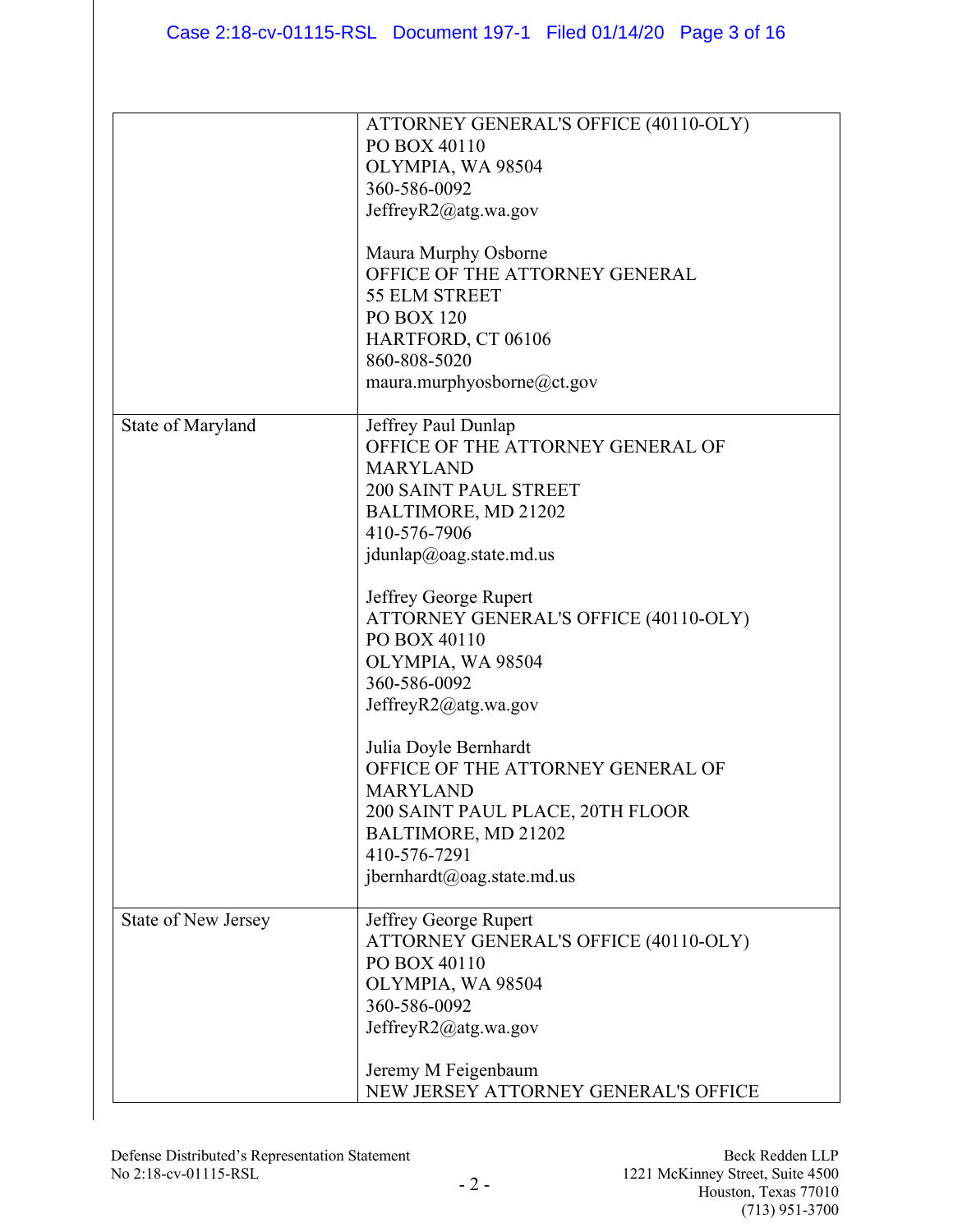|                          | RICHARD J. HUGHES JUSTICE COMPLEX       |
|--------------------------|-----------------------------------------|
|                          | <b>25 MARKET STREET</b>                 |
|                          |                                         |
|                          | TRENTON, NJ 08625                       |
|                          | 609-292-4925                            |
|                          | Jeremy.Feigenbaum@njoag.gov             |
| <b>State of New York</b> | Jeffrey George Rupert                   |
|                          | ATTORNEY GENERAL'S OFFICE (40110-OLY)   |
|                          | PO BOX 40110                            |
|                          | OLYMPIA, WA 98504                       |
|                          | 360-586-0092                            |
|                          | JeffreyR2@atg.wa.gov                    |
|                          |                                         |
|                          | Steven C Wu                             |
|                          | NEW YORK OFFICE OF THE ATTORNEY GENERAL |
|                          | 28 LIBERTY STREET, 23RD FLOOR           |
|                          | NEW YORK, NY 10005                      |
|                          | 212-416-6312                            |
|                          | steven.wu@ag.ny.gov                     |
|                          |                                         |
| State of Oregon          | Jeffrey George Rupert                   |
|                          | ATTORNEY GENERAL'S OFFICE (40110-OLY)   |
|                          | PO BOX 40110                            |
|                          | OLYMPIA, WA 98504                       |
|                          | 360-586-0092                            |
|                          | JeffreyR2@atg.wa.gov                    |
|                          |                                         |
|                          | James S Smith                           |
|                          | Oregon Department of Justice            |
|                          | <b>Trial Division</b>                   |
|                          | 1162 Court Street NE                    |
|                          | Salem, OR 97301-4096                    |
|                          | 1-971-673-1880                          |
|                          | james.s.smith@doj.state.or.us           |
|                          |                                         |
| Commonwealth of          | Jeffrey George Rupert                   |
| Massachusetts            | ATTORNEY GENERAL'S OFFICE (40110-OLY)   |
|                          | PO BOX 40110                            |
|                          | OLYMPIA, WA 98504                       |
|                          | 360-586-0092                            |
|                          | JeffreyR2@atg.wa.gov                    |
|                          |                                         |
| Commonwealth of          | Jeffrey George Rupert                   |
| Pennsylvania             | ATTORNEY GENERAL'S OFFICE (40110-OLY)   |
|                          | PO BOX 40110                            |
|                          | OLYMPIA, WA 98504                       |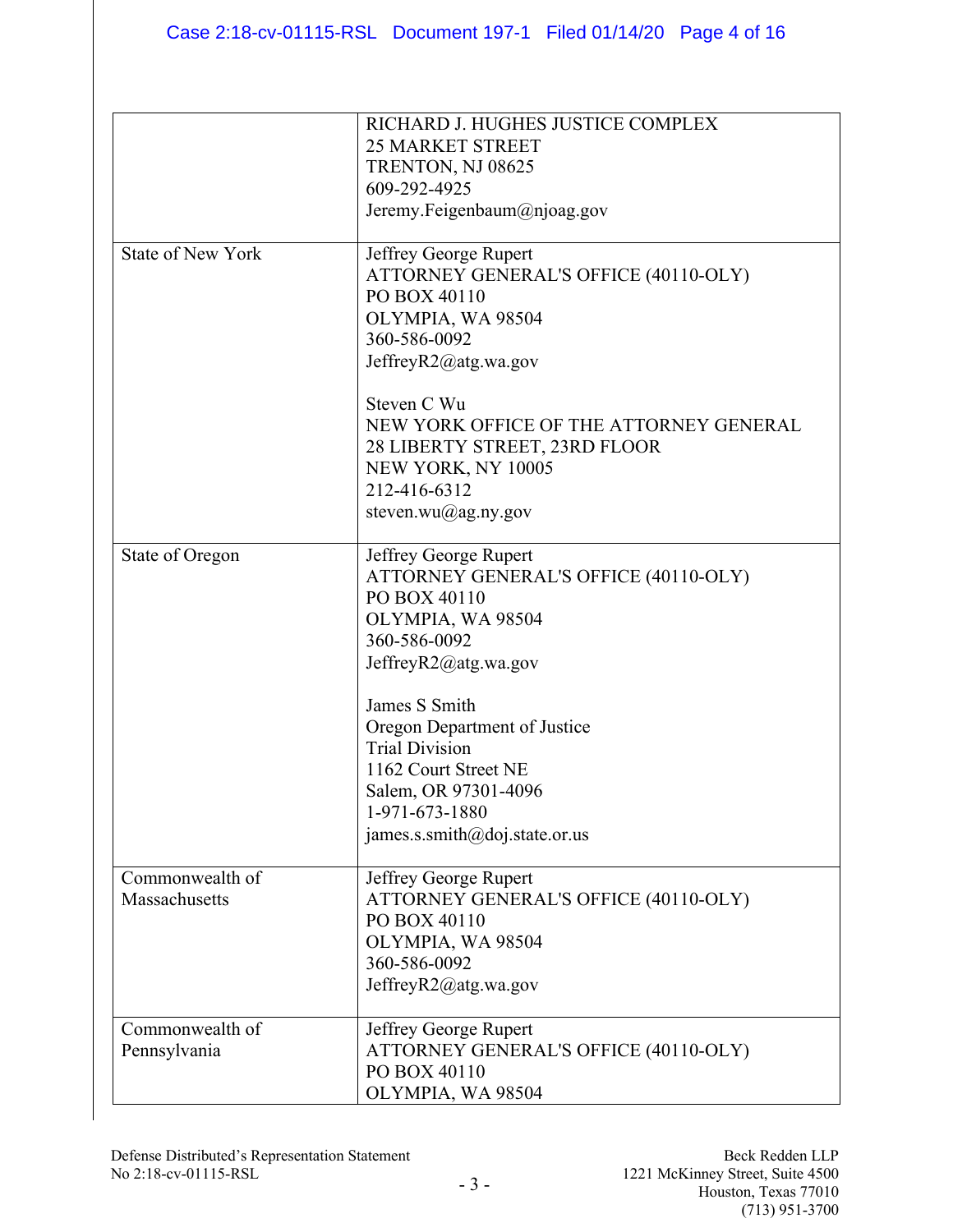|                      | 360-586-0092                             |
|----------------------|------------------------------------------|
|                      | JeffreyR2@atg.wa.gov                     |
|                      |                                          |
|                      |                                          |
|                      | Jonathan Scott Goldman                   |
|                      | EXECUTIVE DEPUTY ATTORNEY GENERAL, CIVIL |
|                      | <b>DIVISION</b>                          |
|                      | OFFICE OF ATTORNEY GENERAL               |
|                      | STRAWBERRY SQUARE, 15TH FLOOR            |
|                      | HARRISBURG, PA 17120                     |
|                      | 717-783-1471                             |
|                      | igoldman@attorneygeneral.gov             |
|                      |                                          |
|                      | Michael J Fischer                        |
|                      |                                          |
|                      | PENNSYVANIA OFFICE OF THE ATTORNEY       |
|                      | <b>GENERAL</b>                           |
|                      | 1600 ARCH STREET, STE 300                |
|                      | PHILADELPHIA, PA 19103                   |
|                      | 215-560-2171                             |
|                      | mfischer@attorneygeneral.gov             |
|                      |                                          |
| District of Columbia | Andrew J Saindon                         |
|                      | OFFICE OF THE ATTORNEY GENERAL FOR THE   |
|                      | <b>DISTRICT OF COLUMBIA</b>              |
|                      | 441 4TH STREET NW                        |
|                      | <b>SUITE 630 SOUTH</b>                   |
|                      |                                          |
|                      | WASHINGTON, DC 20001                     |
|                      | 202-724-6643                             |
|                      | andy.saindon $@$ dc.gov                  |
|                      |                                          |
|                      | Jeffrey George Rupert                    |
|                      | ATTORNEY GENERAL'S OFFICE (40110-OLY)    |
|                      | PO BOX 40110                             |
|                      | OLYMPIA, WA 98504                        |
|                      | 360-586-0092                             |
|                      | JeffreyR2@atg.wa.gov                     |
|                      |                                          |
|                      | Jimmy R Rock                             |
|                      | OFFICE OF THE ATTORNEY GENERAL FOR THE   |
|                      | <b>DISTRICT OF COLUMBIA</b>              |
|                      | 441 4TH STREET NW                        |
|                      | STE 630 SOUTH                            |
|                      |                                          |
|                      | WASHINGTON, DC 20001                     |
|                      | 202-741-0770                             |
|                      | Jimmy.Rock@dc.gov                        |
|                      |                                          |
|                      | Robyn R Bender                           |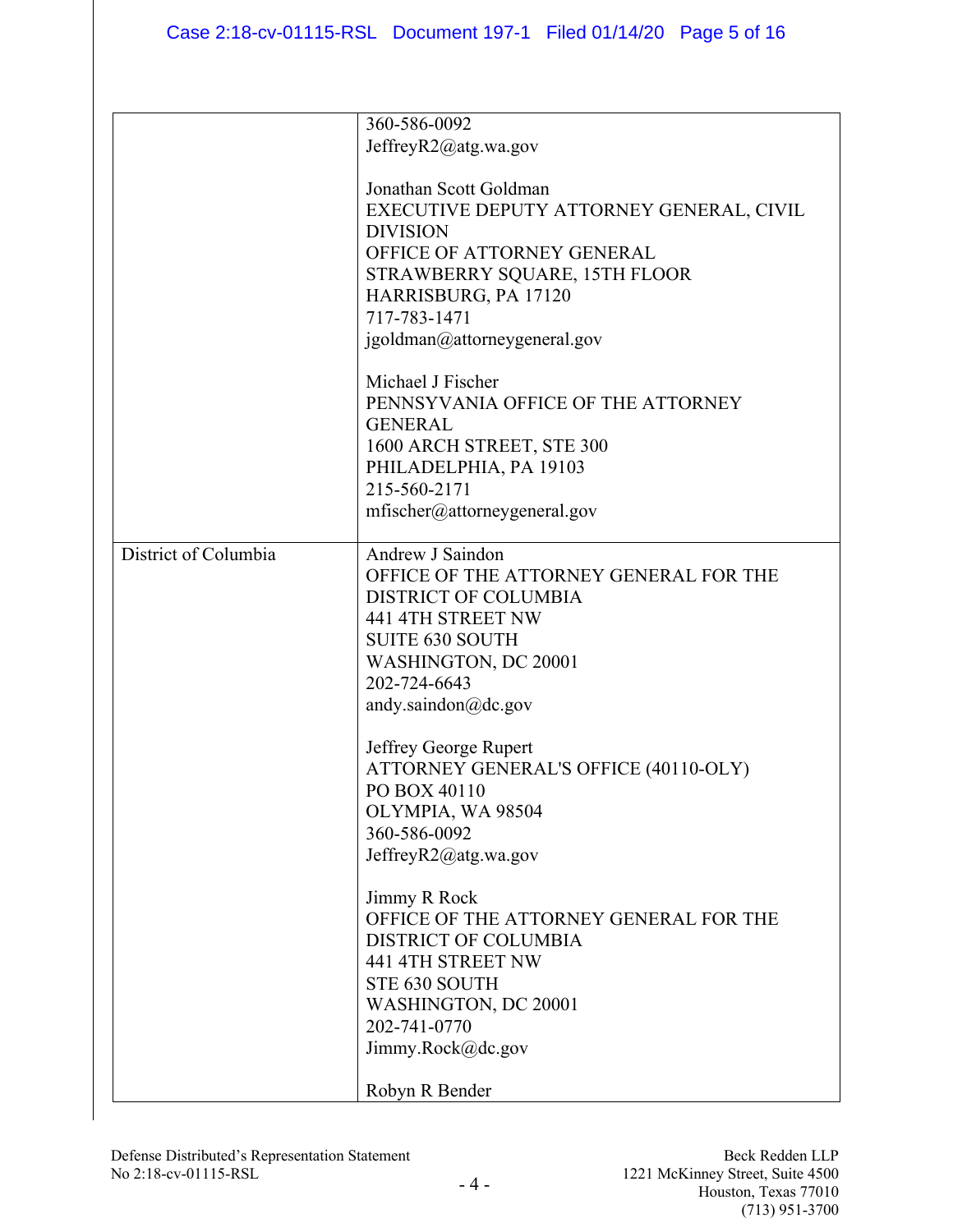|                          | OFFICE OF THE ATTORNEY GENERAL FOR THE<br><b>DISTRICT OF COLUMBIA</b><br>441 4TH STREET NW<br>STE 630 SOUTH<br>WASHINGTON, DC 20001<br>202-724-6610<br>Robyn.Bender@dc.gov                                                                                                                                                                            |
|--------------------------|-------------------------------------------------------------------------------------------------------------------------------------------------------------------------------------------------------------------------------------------------------------------------------------------------------------------------------------------------------|
| State of California      | Jeffrey George Rupert<br>ATTORNEY GENERAL'S OFFICE (40110-OLY)<br>PO BOX 40110<br>OLYMPIA, WA 98504<br>360-586-0092<br>JeffreyR2@atg.wa.gov<br>Nelson R Richards<br>CALIFORNIA DEPARTMENT OF JUSTICE<br>OFFICE OF ATTORNEY GENERAL<br>2550 MARIPOSA MALL<br><b>ROOM 5090</b><br><b>FRESNO, CA 93721</b><br>559-705-2324<br>nelson.richards@doj.ca.gov |
| State of Colorado        | Grant T Sullivan<br><b>COLORADO DEPARTMENT OF LAW</b><br>1300 BROADWAY<br>10TH FLOOR<br>DENVER, CO 80203<br>720-508-6349<br>grant. sullivan@coag.gov<br>Jeffrey George Rupert<br>ATTORNEY GENERAL'S OFFICE (40110-OLY)<br>PO BOX 40110<br>OLYMPIA, WA 98504<br>360-586-0092<br>JeffreyR2@atg.wa.gov                                                   |
| <b>State of Delaware</b> | Ilona M Kirshon<br>DELAWARE DEPT OF JUSTICE<br>820 NORTH FRENCH STREET<br>WILMINGTON, DE 19801<br>302-577-8400<br>ilona.kirshon@state.de.us                                                                                                                                                                                                           |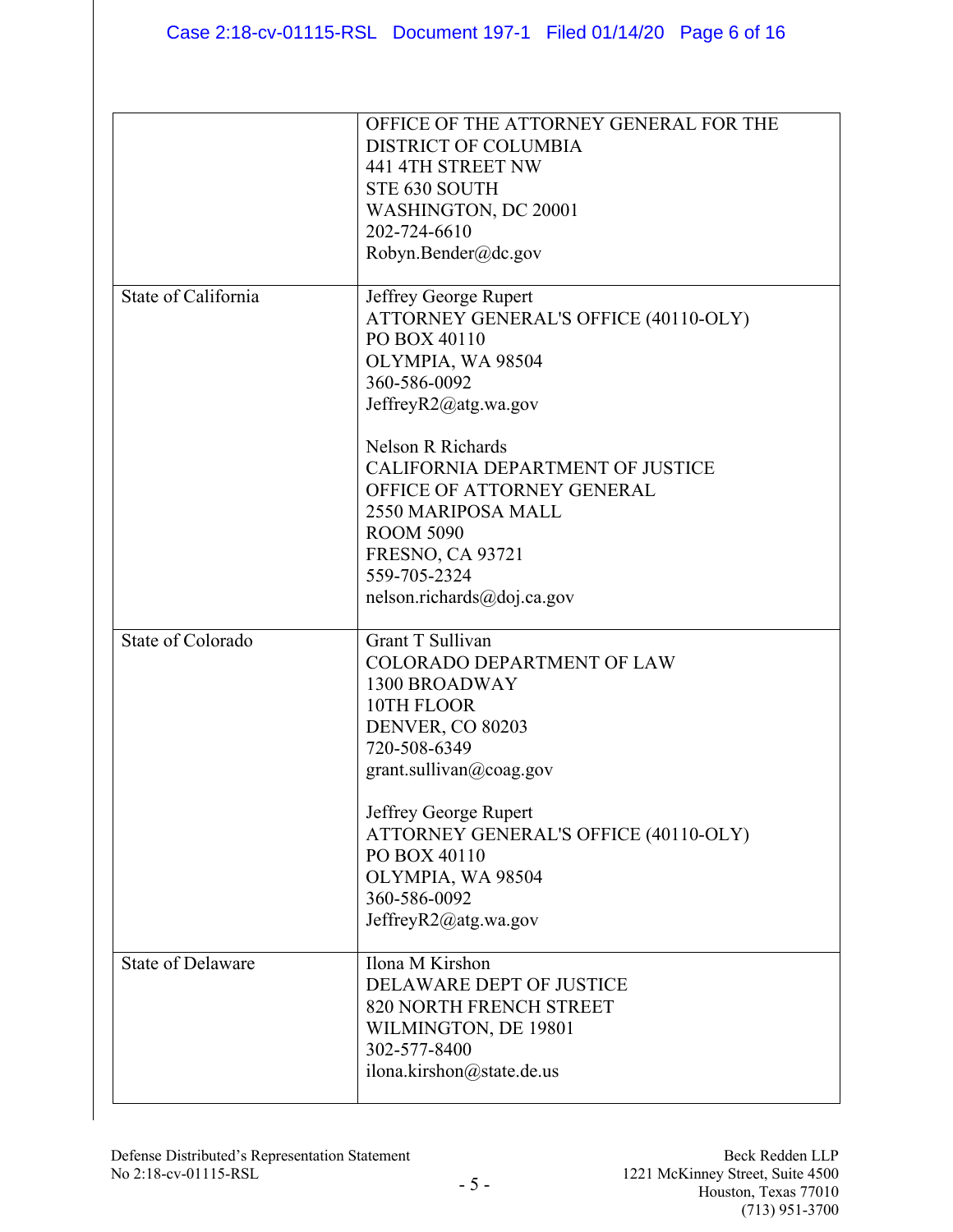|                   | Jeffrey George Rupert<br>ATTORNEY GENERAL'S OFFICE (40110-OLY)<br>PO BOX 40110<br>OLYMPIA, WA 98504<br>360-586-0092<br>JeffreyR2@atg.wa.gov                                                                                                                                                                                 |
|-------------------|-----------------------------------------------------------------------------------------------------------------------------------------------------------------------------------------------------------------------------------------------------------------------------------------------------------------------------|
|                   | Patricia Davis<br><b>DELAWARE DEPT OF JUSTICE</b><br><b>102 WEST WATER STREET</b><br><b>DOVER, DE 19904</b><br>302-257-3233<br>patriciaa.davis@state.de.us                                                                                                                                                                  |
| State of Hawaii   | Jeffrey George Rupert<br>ATTORNEY GENERAL'S OFFICE (40110-OLY)<br>PO BOX 40110<br>OLYMPIA, WA 98504<br>360-586-0092<br>JeffreyR2@atg.wa.gov<br>Robert T Nakatsuji<br>DEPARTMENT OF THE ATTORNEY GENERAL<br><b>425 QUEEN STREET</b><br>HONOLULU, HI 96813<br>808-586-1360<br>Robert.T.Nakatsuji@hawaii.gov                   |
| State of Illinois | Elizabeth Roberson-Young<br>OFFICE OF THE ILLINOIS ATTORNEY GENERAL<br>100 W RANDOLPH ST., 12TH FLOOR<br>CHICAGO, IL 60601<br>312-814-2545<br>erobersonyoung@atg.state.il.us<br>Jeffrey George Rupert<br>ATTORNEY GENERAL'S OFFICE (40110-OLY)<br>PO BOX 40110<br>OLYMPIA, WA 98504<br>360-586-0092<br>JeffreyR2@atg.wa.gov |
| State of Iowa     | Jeffrey George Rupert<br>ATTORNEY GENERAL'S OFFICE (40110-OLY)<br>PO BOX 40110<br>OLYMPIA, WA 98504                                                                                                                                                                                                                         |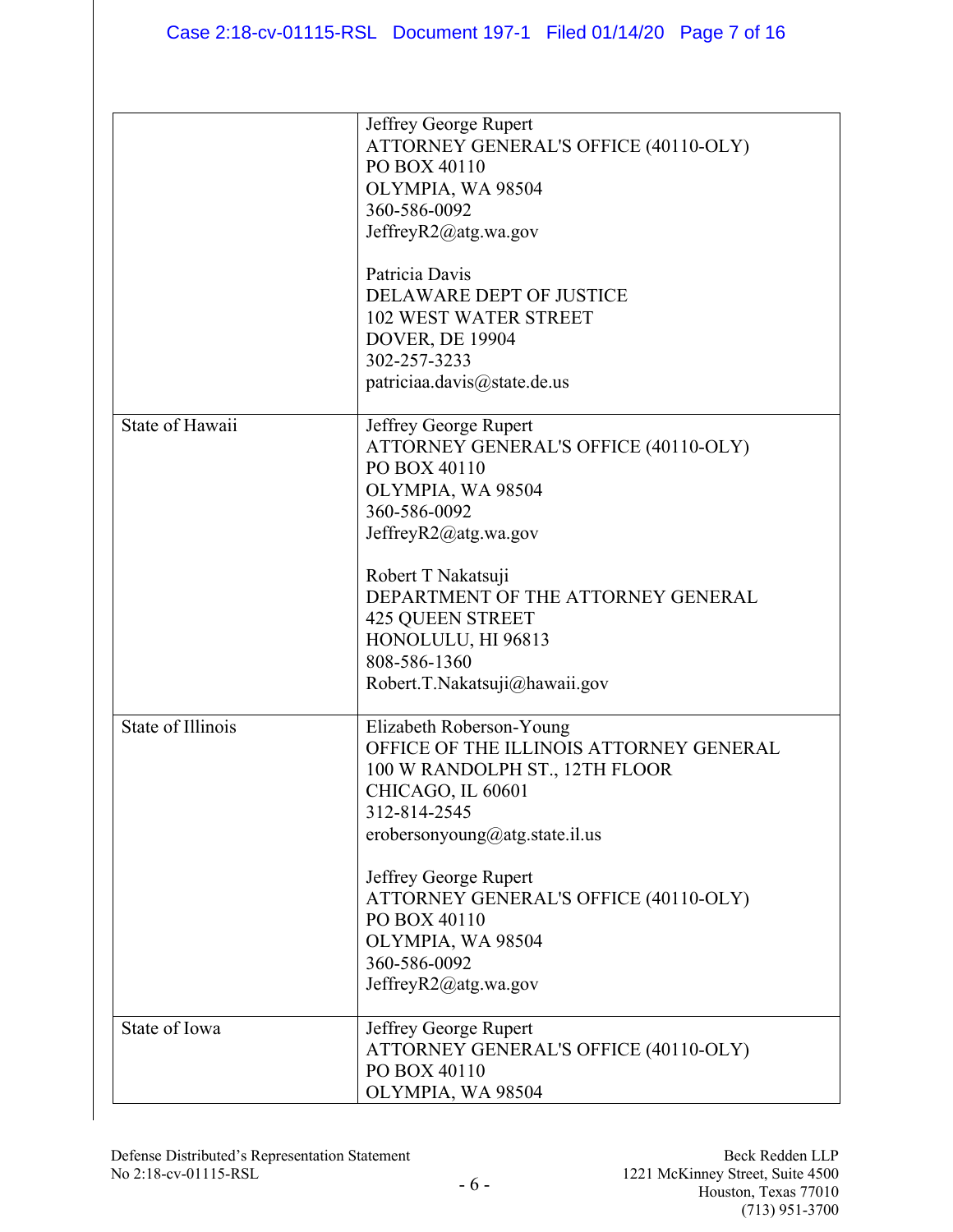|                                | 360-586-0092                              |
|--------------------------------|-------------------------------------------|
|                                | JeffreyR2@atg.wa.gov                      |
|                                |                                           |
|                                | Nathanael Blake                           |
|                                | OFFICE OF THE IOWA ATTORNEY GENERAL       |
|                                |                                           |
|                                | <b>HOOVER STATE OFFICE BLDG 2ND FLOOR</b> |
|                                | <b>1305 EAST WALNUT STREET</b>            |
|                                | DES MOINES, IA 50319                      |
|                                | 515-281-4325                              |
|                                | nathan.blake@ag.iowa.gov                  |
| <b>State of Minnesota</b>      | Jacob Campion                             |
|                                | ATTORNEY GENERAL OF MINNESOTA             |
|                                | <b>445 MINNESOTA STREET</b>               |
|                                | <b>SUITE 1100</b>                         |
|                                | <b>ST PAUL, MN 55101</b>                  |
|                                | 651-757-1459                              |
|                                |                                           |
|                                | Jacob.Campion@ag.state.mn.us              |
|                                | Jeffrey George Rupert                     |
|                                | ATTORNEY GENERAL'S OFFICE (40110-OLY)     |
|                                | PO BOX 40110                              |
|                                | OLYMPIA, WA 98504                         |
|                                | 360-586-0092                              |
|                                |                                           |
|                                | JeffreyR2@atg.wa.gov                      |
| <b>State of North Carolina</b> | Jeffrey George Rupert                     |
|                                | ATTORNEY GENERAL'S OFFICE (40110-OLY)     |
|                                | PO BOX 40110                              |
|                                | OLYMPIA, WA 98504                         |
|                                | 360-586-0092                              |
|                                | JeffreyR2@atg.wa.gov                      |
|                                |                                           |
|                                | Sripriya Narasimhan                       |
|                                | NORTH CAROLINA DEPARTMENT OF JUSTICE      |
|                                | 114 W EDENTON STREET                      |
|                                | RALEIGH, NC 27603                         |
|                                | 919-716-6400                              |
|                                |                                           |
|                                | snarasimhan@ncdoj.gov                     |
| <b>State of Rhode Island</b>   | Jeffrey George Rupert                     |
|                                | ATTORNEY GENERAL'S OFFICE (40110-OLY)     |
|                                | PO BOX 40110                              |
|                                | OLYMPIA, WA 98504                         |
|                                | 360-586-0092                              |
|                                | JeffreyR2@atg.wa.gov                      |
|                                |                                           |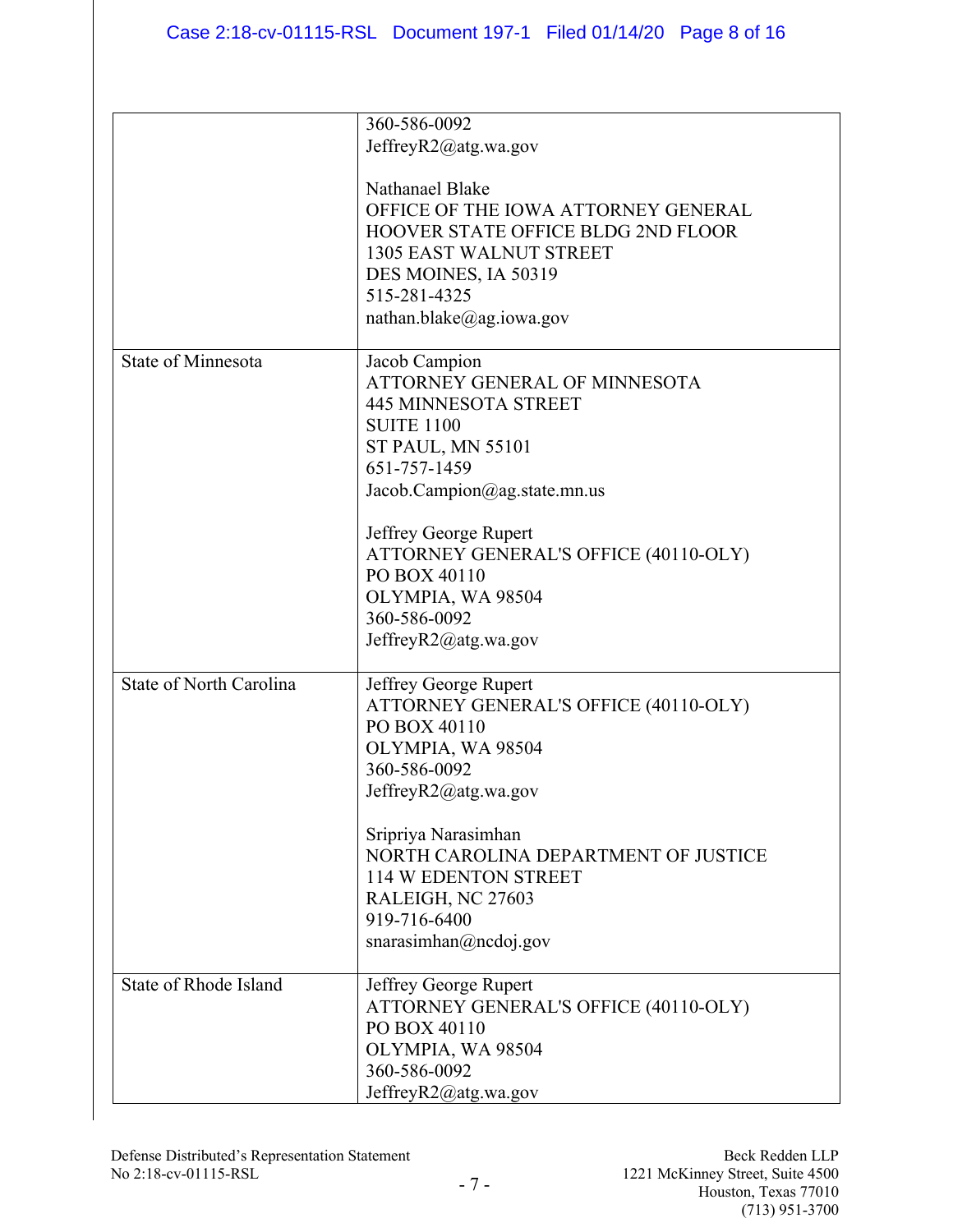|                                             | Justin J Sullivan<br>RHODE ISLAND DEPARTMENT OF ATTORNEY<br><b>GENERAL</b><br><b>150 SOUTH MAIN</b><br>PROVIDENCE, RI 02903<br>401-274-4400<br>jjsullivan@riag.ri.gov              |
|---------------------------------------------|------------------------------------------------------------------------------------------------------------------------------------------------------------------------------------|
| <b>State of Vermont</b>                     | <b>Benjamin D Battles</b><br>OFFICE OF THE VERMONT ATTORNEY GENERAL<br><b>109 STATE STREET</b><br>MONTPELIER, VT 05609<br>802-828-5500<br>benjamin.battles@vermont.gov             |
|                                             | Jeffrey George Rupert<br>ATTORNEY GENERAL'S OFFICE (40110-OLY)<br>PO BOX 40110<br>OLYMPIA, WA 98504<br>360-586-0092<br>JeffreyR2@atg.wa.gov                                        |
| State of Virginia                           | Jeffrey George Rupert<br>ATTORNEY GENERAL'S OFFICE (40110-OLY)<br>PO BOX 40110<br>OLYMPIA, WA 98504<br>360-586-0092<br>JeffreyR2@atg.wa.gov                                        |
|                                             | Samuel T Towell<br>OFFICE OF THE ATTORNEY GENERAL OF VIRGINIA<br><b>BARBARA JOHNS BUILDING</b><br>202 N NINTH ST.<br>RICHMOND, VA 23219<br>804-786-6731<br>stowell@oag.state.va.us |
| United States Department of<br><b>State</b> | Eric Soskin<br>US DEPT. OF JUSTICE, CIVIL DIVISION<br>FEDERAL PROGRAMS BRANCH<br><b>20 MASSACHUSETTS AVE NW</b><br>WASHINGTON, DC 20002<br>202-353-0533<br>Eric.Soskin@usdoj.gov   |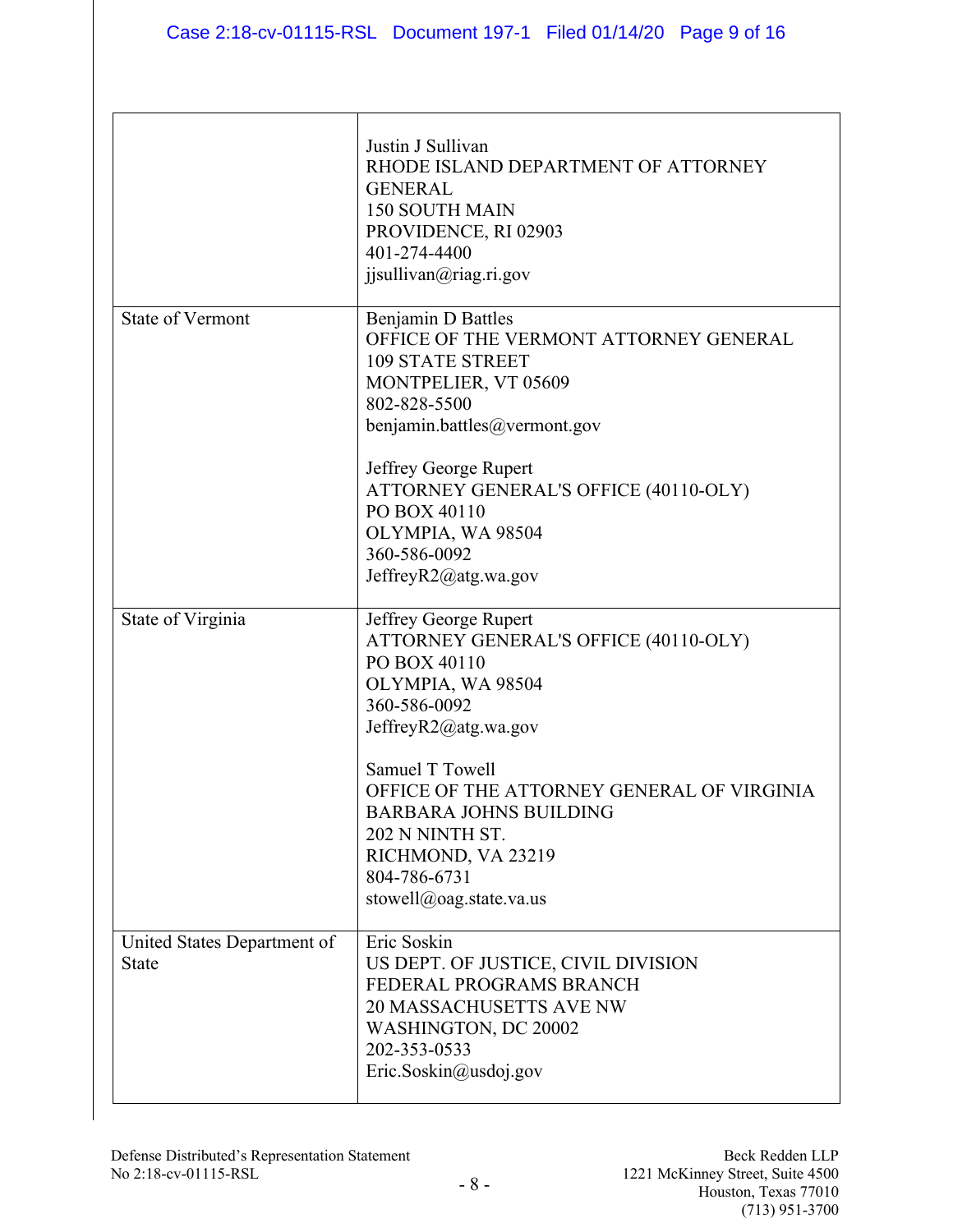|                                                                        | Steven A Myers<br>US DEPT OF JUSTICE<br>CIVIL DEVISION, FEDERAL PROGRAMS BRANCH<br>1100 L STREET NW<br>WASHINGTON, DC 20005<br>202-305-8648<br>steven.a.myers@usdoj.gov                                                                                                                                                                                                                                                                                                                                                                                                                             |
|------------------------------------------------------------------------|-----------------------------------------------------------------------------------------------------------------------------------------------------------------------------------------------------------------------------------------------------------------------------------------------------------------------------------------------------------------------------------------------------------------------------------------------------------------------------------------------------------------------------------------------------------------------------------------------------|
|                                                                        | <b>Stuart Justin Robinson</b><br>US DEPARTMENT OF JUSTICE (CIVIL - SF)<br><b>CIVIL DIVISION</b><br>P O BOX 36028<br><b>450 GOLDEN GATE AVE</b><br>SAN FRANCISCO, CA 94102-3463<br>415-436-6635<br>stuart.j.robinson@usdoj.gov                                                                                                                                                                                                                                                                                                                                                                       |
| Michael R. Pompeo in his<br>official capacity as Secretary<br>of State | Eric Soskin<br>US DEPT. OF JUSTICE, CIVIL DIVISION<br>FEDERAL PROGRAMS BRANCH<br><b>20 MASSACHUSETTS AVE NW</b><br>WASHINGTON, DC 20002<br>202-353-0533<br>Eric.Soskin@usdoj.gov<br>Steven A Myers<br><b>US DEPT OF JUSTICE</b><br>CIVIL DEVISION, FEDERAL PROGRAMS BRANCH<br>1100 L STREET NW<br>WASHINGTON, DC 20005<br>202-305-8648<br>steven.a.myers@usdoj.gov<br><b>Stuart Justin Robinson</b><br>US DEPARTMENT OF JUSTICE (CIVIL - SF)<br><b>CIVIL DIVISION</b><br>P O BOX 36028<br><b>450 GOLDEN GATE AVE</b><br>SAN FRANCISCO, CA 94102-3463<br>415-436-6635<br>stuart.j.robinson@usdoj.gov |
| Directorate of Defense Trade<br>Controls                               | Eric Soskin<br>US DEPT. OF JUSTICE, CIVIL DIVISION<br>FEDERAL PROGRAMS BRANCH<br><b>20 MASSACHUSETTS AVE NW</b>                                                                                                                                                                                                                                                                                                                                                                                                                                                                                     |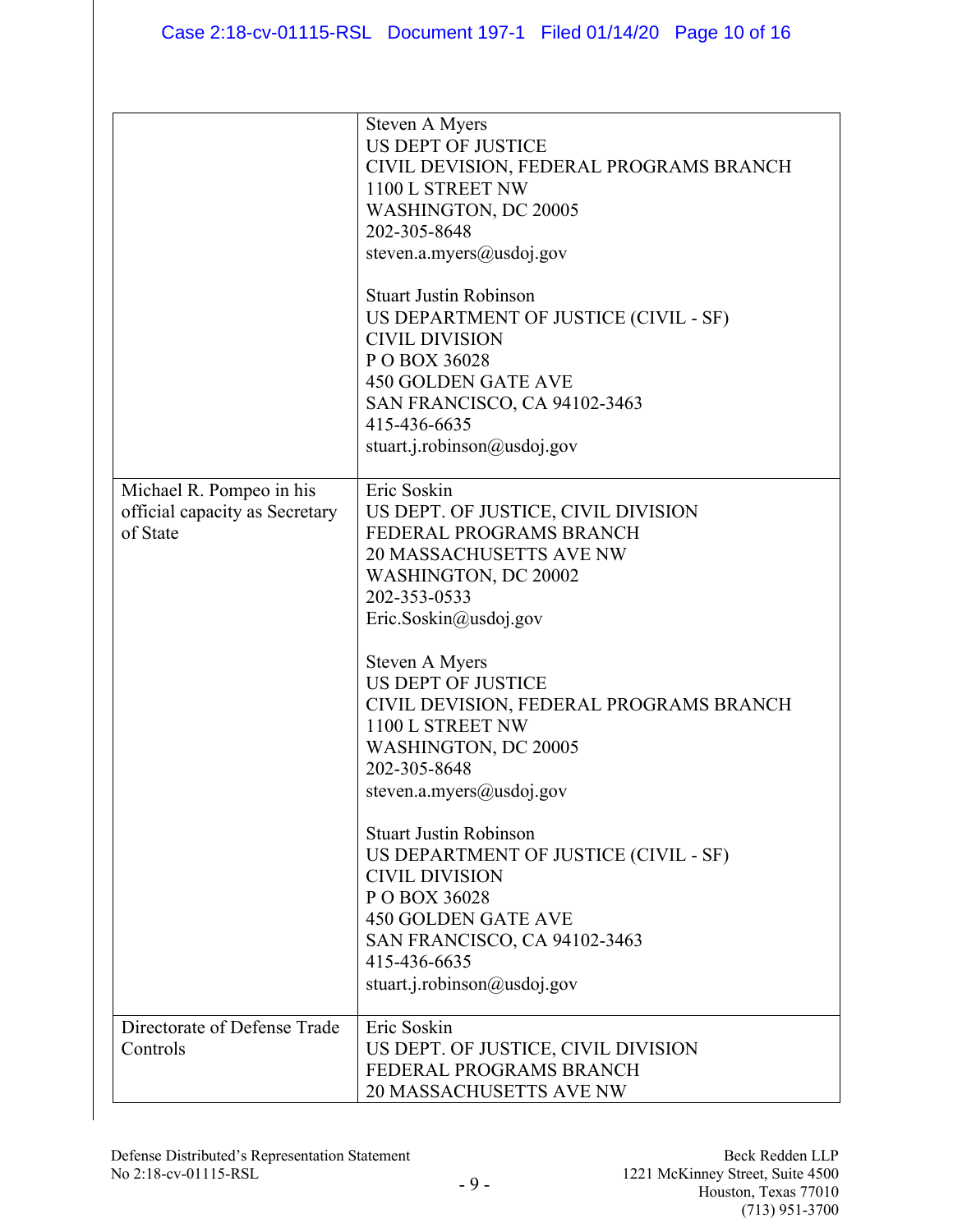|                                | WASHINGTON, DC 20002                    |
|--------------------------------|-----------------------------------------|
|                                | 202-353-0533                            |
|                                | Eric.Soskin@usdoj.gov                   |
|                                |                                         |
|                                | Steven A Myers                          |
|                                | <b>US DEPT OF JUSTICE</b>               |
|                                | CIVIL DEVISION, FEDERAL PROGRAMS BRANCH |
|                                | 1100 L STREET NW                        |
|                                | WASHINGTON, DC 20005                    |
|                                | 202-305-8648                            |
|                                | steven.a.myers@usdoj.gov                |
|                                | <b>Stuart Justin Robinson</b>           |
|                                | US DEPARTMENT OF JUSTICE (CIVIL - SF)   |
|                                | <b>CIVIL DIVISION</b>                   |
|                                | P O BOX 36028                           |
|                                | <b>450 GOLDEN GATE AVE</b>              |
|                                | SAN FRANCISCO, CA 94102-3463            |
|                                | 415-436-6635                            |
|                                | stuart.j.robinson@usdoj.gov             |
|                                |                                         |
| Mike Miller                    | Eric Soskin                             |
| in his official capacity as    | US DEPT. OF JUSTICE, CIVIL DIVISION     |
| <b>Acting Deputy Assistant</b> | FEDERAL PROGRAMS BRANCH                 |
| Secretary of Defense Trade     | <b>20 MASSACHUSETTS AVE NW</b>          |
| Controls                       | WASHINGTON, DC 20002                    |
|                                | 202-353-0533                            |
|                                | Eric.Soskin@usdoj.gov                   |
|                                | Steven A Myers                          |
|                                | <b>US DEPT OF JUSTICE</b>               |
|                                | CIVIL DEVISION, FEDERAL PROGRAMS BRANCH |
|                                | 1100 L STREET NW                        |
|                                | WASHINGTON, DC 20005                    |
|                                | 202-305-8648                            |
|                                | steven.a.myers@usdoj.gov                |
|                                | <b>Stuart Justin Robinson</b>           |
|                                | US DEPARTMENT OF JUSTICE (CIVIL - SF)   |
|                                | <b>CIVIL DIVISION</b>                   |
|                                | P O BOX 36028                           |
|                                | <b>450 GOLDEN GATE AVE</b>              |
|                                | <b>SAN FRANCISCO, CA 94102-3463</b>     |
|                                | 415-436-6635                            |
|                                | stuart.j.robinson@usdoj.gov             |
|                                |                                         |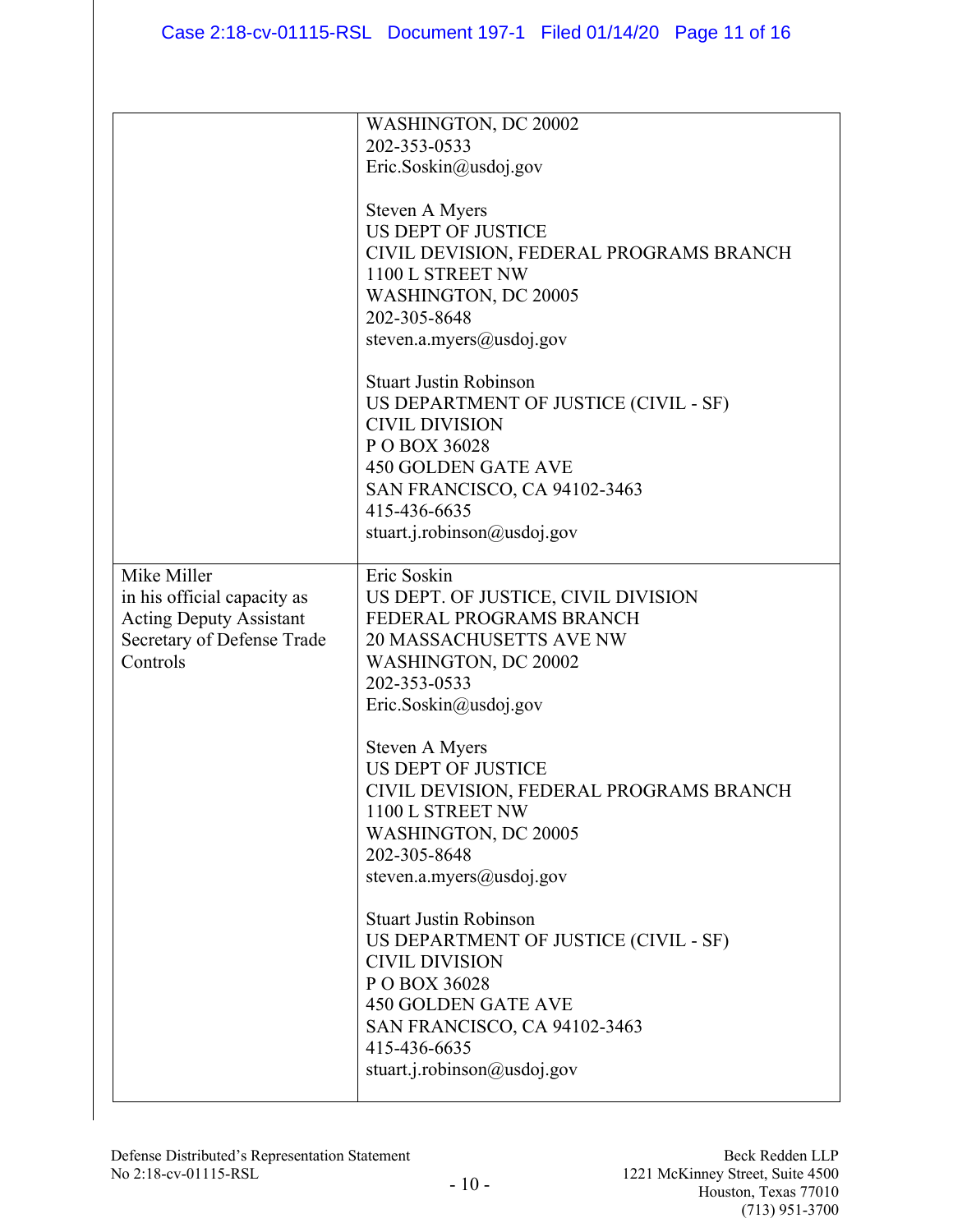| Sarah Heidema                 | Eric Soskin                             |
|-------------------------------|-----------------------------------------|
| in her official capacity as   | US DEPT. OF JUSTICE, CIVIL DIVISION     |
| Director of Policy, Office of | FEDERAL PROGRAMS BRANCH                 |
|                               |                                         |
| Defense Trade Controls        | <b>20 MASSACHUSETTS AVE NW</b>          |
| Policy                        | WASHINGTON, DC 20002                    |
|                               | 202-353-0533                            |
|                               |                                         |
|                               | Eric.Soskin@usdoj.gov                   |
|                               |                                         |
|                               | Steven A Myers                          |
|                               |                                         |
|                               | <b>US DEPT OF JUSTICE</b>               |
|                               | CIVIL DEVISION, FEDERAL PROGRAMS BRANCH |
|                               | 1100 L STREET NW                        |
|                               |                                         |
|                               | WASHINGTON, DC 20005                    |
|                               | 202-305-8648                            |
|                               | steven.a.myers@usdoj.gov                |
|                               |                                         |
|                               |                                         |
|                               | <b>Stuart Justin Robinson</b>           |
|                               | US DEPARTMENT OF JUSTICE (CIVIL - SF)   |
|                               | <b>CIVIL DIVISION</b>                   |
|                               |                                         |
|                               | P O BOX 36028                           |
|                               | <b>450 GOLDEN GATE AVE</b>              |
|                               | SAN FRANCISCO, CA 94102-3463            |
|                               |                                         |
|                               | 415-436-6635                            |
|                               | stuart.j.robinson@usdoj.gov             |
|                               |                                         |
| Defense Distributed           | Charles R. Flores                       |
|                               | <b>BECK REDDEN LLP</b>                  |
|                               |                                         |
|                               | 1221 MCKINNEY ST                        |
|                               | <b>STE 4500</b>                         |
|                               | HOUSTON, TX 77010                       |
|                               |                                         |
|                               | 713-951-6268                            |
|                               | cflores@beckredden.com                  |
|                               |                                         |
|                               | Joel B Ard                              |
|                               |                                         |
|                               | ARD LAW GROUP PLLC                      |
|                               | PO BOX 11633                            |
|                               | <b>BAINBRIDGE ISLAND, WA 98110</b>      |
|                               | 206-701-9243                            |
|                               |                                         |
|                               | Joel@ard.law                            |
|                               |                                         |
|                               | Matthew Goldstein                       |
|                               | <b>FARHANG &amp; MEDCOFF</b>            |
|                               |                                         |
|                               | <b>4801 EAST BROADWAY BLVD</b>          |
|                               | <b>STE 311</b>                          |
|                               | TUCSON, AZ 85711                        |
|                               | 202-550-0040                            |
|                               |                                         |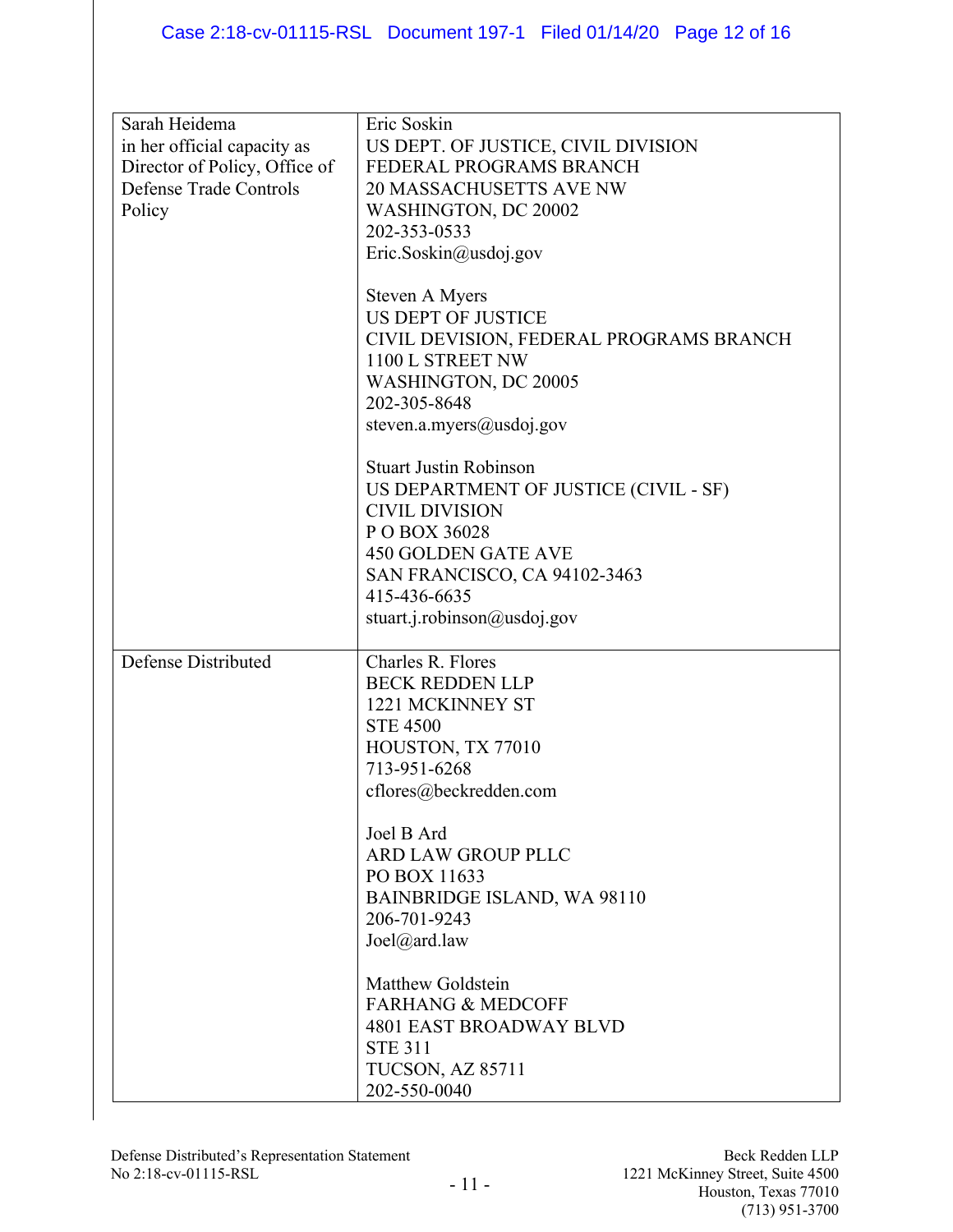|                                             | mgoldstein@fmlaw.law                                                                                                                                                            |
|---------------------------------------------|---------------------------------------------------------------------------------------------------------------------------------------------------------------------------------|
| <b>Second Amendment</b><br>Foundation, Inc. | Joel B Ard<br><b>ARD LAW GROUP PLLC</b><br>PO BOX 11633<br><b>BAINBRIDGE ISLAND, WA 98110</b><br>206-701-9243<br>Joel@ard.law                                                   |
|                                             | <b>Matthew Goldstein</b><br><b>FARHANG &amp; MEDCOFF</b><br><b>4801 EAST BROADWAY BLVD</b><br><b>STE 311</b><br><b>TUCSON, AZ 85711</b><br>202-550-0040<br>mgoldstein@fmlaw.law |
| Conn Williamson                             | Joel B Ard<br>ARD LAW GROUP PLLC<br>PO BOX 11633<br><b>BAINBRIDGE ISLAND, WA 98110</b><br>206-701-9243<br>Joel@ard.law                                                          |
|                                             | <b>Matthew Goldstein</b><br><b>FARHANG &amp; MEDCOFF</b><br><b>4801 EAST BROADWAY BLVD</b><br><b>STE 311</b><br><b>TUCSON, AZ 85711</b><br>202-550-0040<br>mgoldstein@fmlaw.law |
| Everytown for Gun Safety                    | Deepak Gupta<br><b>GUPTA WESSLER PLLC</b><br>1900 L STREET, NW<br><b>STE 312</b><br>WASHINGTON, DC 20036<br>202-888-1741<br>deepak@guptawes sler.com                            |
|                                             | <b>Beth E Terrell</b><br>TERRELL MARSHALL LAW GROUP PLLC<br>936 NORTH 34TH STREET<br><b>STE 300</b><br>SEATTLE, WA 98103-8869<br>206-816-6603                                   |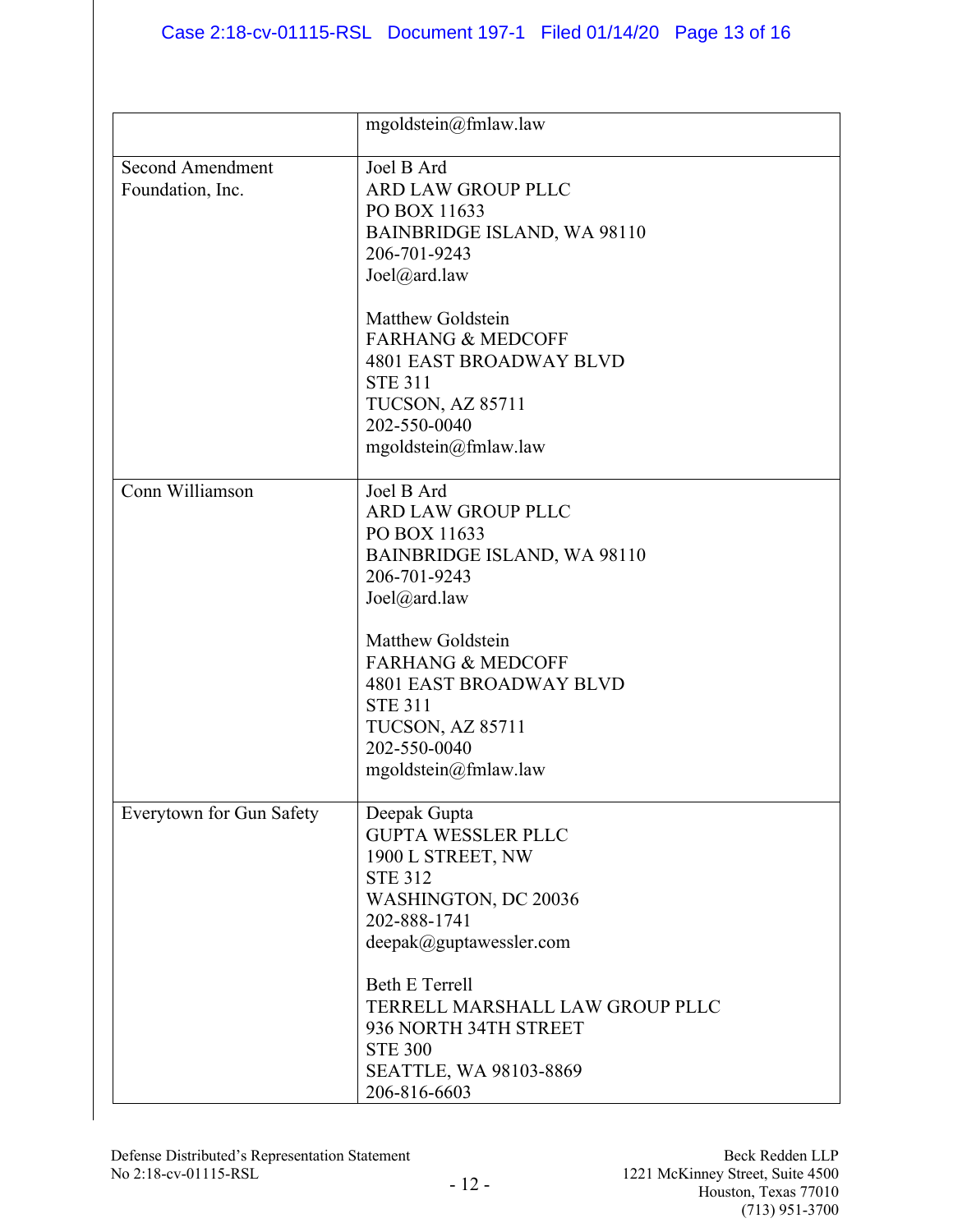|                                                    | bterrell@terrellmarshall.com                                                                                                                                                                                                                                        |
|----------------------------------------------------|---------------------------------------------------------------------------------------------------------------------------------------------------------------------------------------------------------------------------------------------------------------------|
| The Brady Center to Prevent<br><b>Gun Violence</b> | John D Kimball<br><b>BLANK ROME (NY)</b><br><b>405 LEXINGTON AVE</b><br>NEW YORK, NY 10174<br>212-885-5000<br>jkimball@blankrome.com                                                                                                                                |
| <b>Electronic Frontier</b><br>Foundation           | Kit Walsh<br>ELECTRONIC FRONTIER FOUNDATION<br>815 EDDY STREET<br>SAN FRANCISCO, CA 94109<br>415-436-9333<br>kit@eff.org<br>Venkat Balasubramani<br><b>FOCAL PLLC</b><br>900 FIRST AVENUE S., SUITE 201<br>SEATTLE, WA 98134<br>206-529-4827<br>venkat@focallaw.com |
| Benjamin Barber                                    | Benjamin Barber<br>#17-07936<br><b>WASHINGTON COUNTY JAIL</b><br>215 SW ADAMS MS35<br>HILLSBORO, OR 97123-3874                                                                                                                                                      |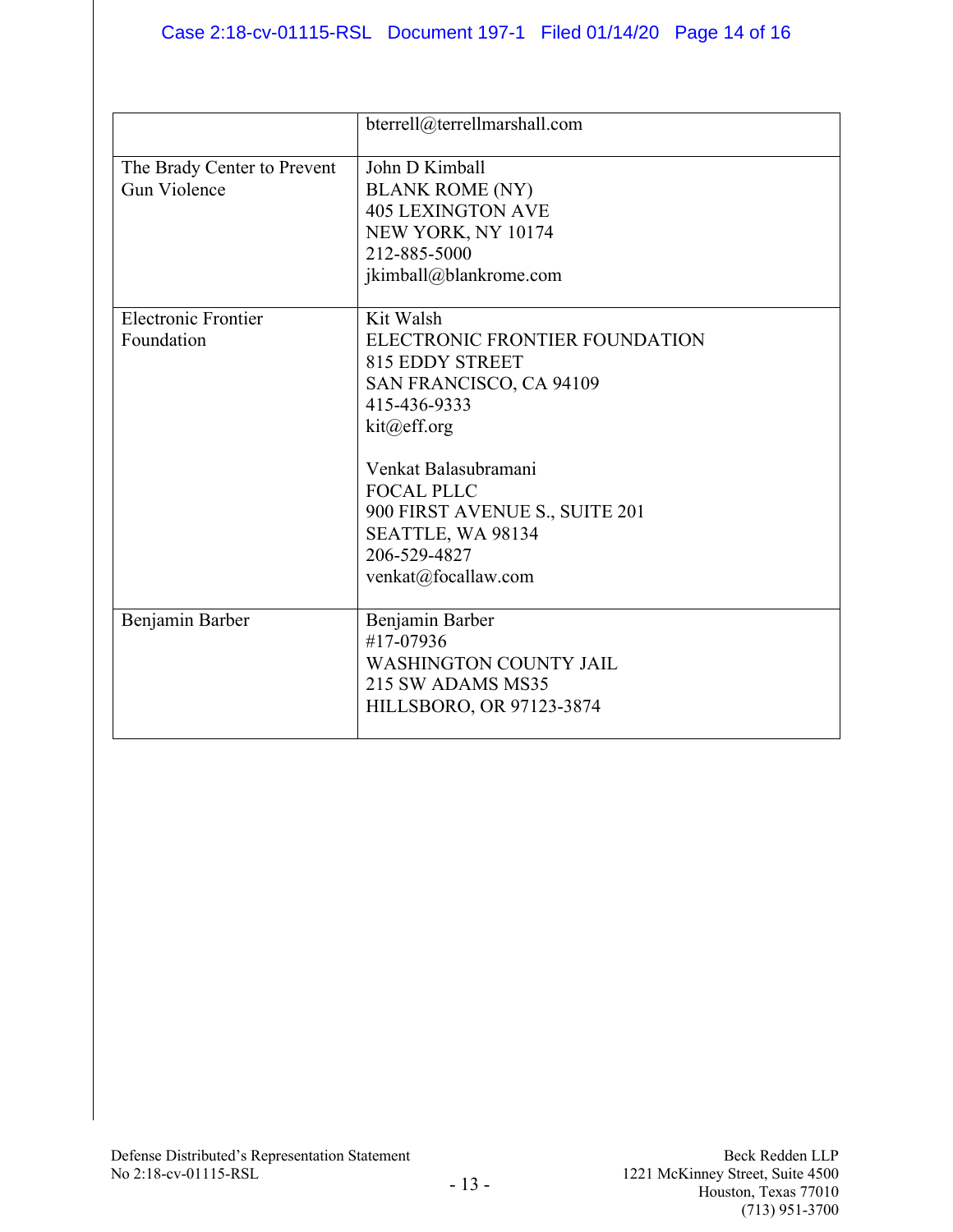Date: January 14, 2020. Respectfully submitted,

BECK REDDEN LLP

/s/Charles Flores Charles Flores [cflores@beckredden.com](mailto:cflores@beckredden.com) Beck Redden LLP 1221 McKinney, Suite 4500 Houston, TX 77010 (713) 951-3700 \*Admitted Pro Hac Vice

FARHANG & MEDCOFF Matthew Goldstein 4801 E. Broadway Blvd., Suite 311 Tucson, AZ 85711 (202) 550-0040 mgoldstein@farhangmedcoff.com \*Admitted Pro Hac Vice

ARD LAW GROUP PLLC Joel B. Ard, WSBA # 40104 joel@ard.law Ard Law Group PLLC P.O. Box 11633 Bainbridge Island, WA 98110 (206) 701-9243

Attorneys for Defendant Defense Distributed